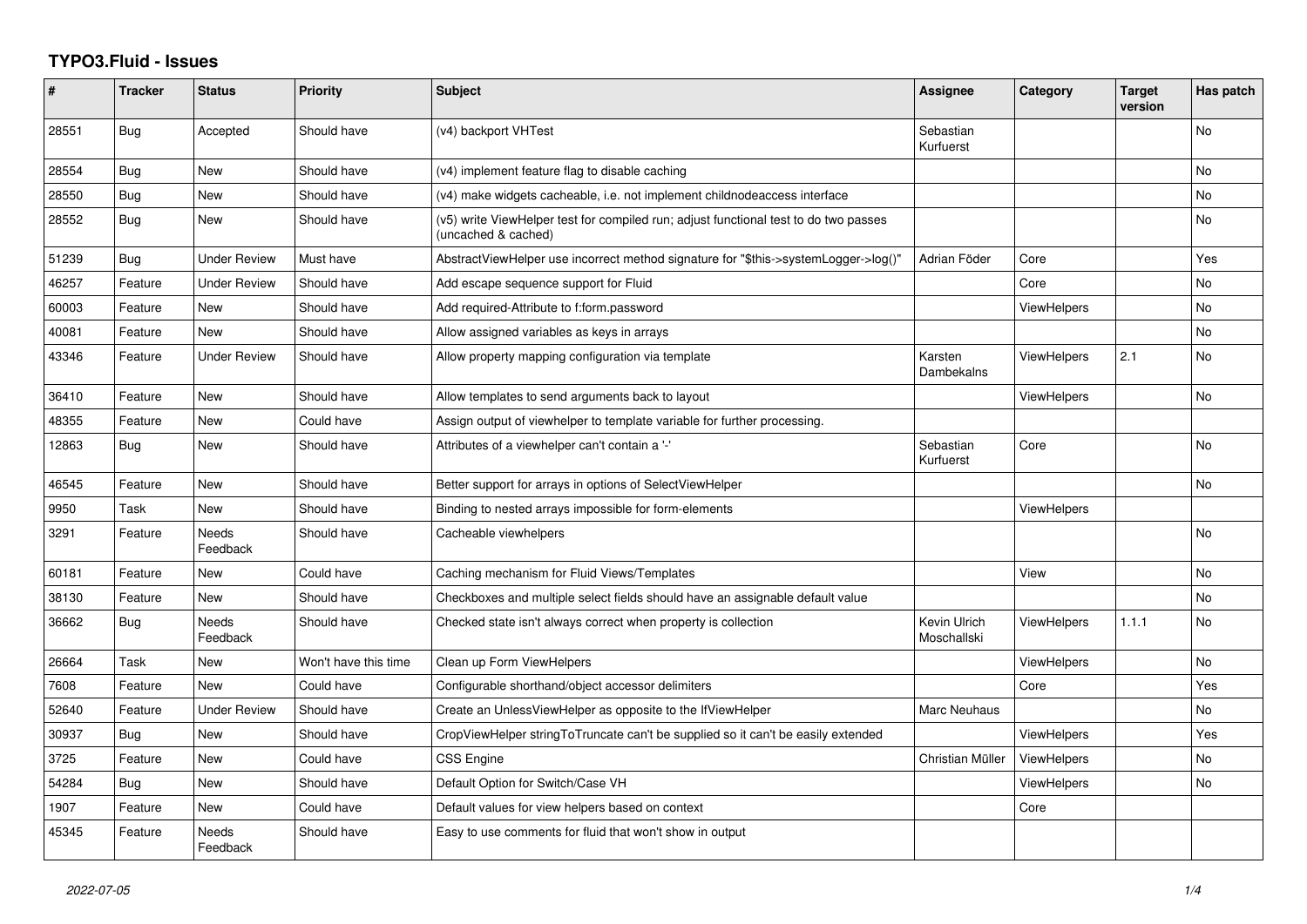| #     | <b>Tracker</b> | <b>Status</b>            | <b>Priority</b> | Subject                                                                                              | Assignee                    | Category           | <b>Target</b><br>version | Has patch |
|-------|----------------|--------------------------|-----------------|------------------------------------------------------------------------------------------------------|-----------------------------|--------------------|--------------------------|-----------|
| 46289 | Bug            | <b>Needs</b><br>Feedback | Should have     | Enable Escaping Interceptor in XML request format                                                    |                             | View               | 2.0.1                    | No        |
| 13045 | Bug            | New                      | Should have     | Entity decode of strings are different between if-conditions and output of variable                  |                             |                    |                          |           |
| 52536 | <b>Bug</b>     | <b>Under Review</b>      | Should have     | Errorclass not set if no property-attribute set                                                      |                             |                    |                          |           |
| 45153 | Feature        | New                      | Should have     | f:be.menus.actionMenuItem - Detection of the current select option is insufficient                   |                             |                    |                          | No        |
| 62346 | Feature        | <b>New</b>               | Could have      | f:comment should have high precende                                                                  |                             | Core               | 3.x                      | No        |
| 49600 | Bug            | New                      | Should have     | f:form tag shown as a HTML on frontend                                                               |                             | <b>ViewHelpers</b> |                          | No        |
| 58921 | Bug            | New                      | Should have     | f:form.* VHs crash if NOT inside f:form but followed by f:form                                       |                             |                    |                          | No        |
| 31955 | Feature        | New                      | Should have     | f:uri.widget                                                                                         |                             | Widgets            |                          | No        |
| 37619 | Bug            | New                      | Should have     | Fatal Error when using variable in name attribute of Section ViewHelper                              |                             | <b>ViewHelpers</b> |                          | No        |
| 10472 | Feature        | New                      | Could have      | Fluid Standalone distribution                                                                        |                             | Core               |                          | No        |
| 9005  | Feature        | Accepted                 | Could have      | Fluid Template Analyzer (FTA)                                                                        | Sebastian<br>Kurfuerst      |                    |                          |           |
| 49038 | Bug            | New                      | Must have       | form.select does not select the first item if prependOptionValue is used                             |                             |                    |                          | No        |
| 8648  | Bug            | New                      | Should have     | format.crop ViewHelper should support all features of the crop stdWrap function                      |                             | <b>ViewHelpers</b> |                          | No        |
| 58983 | <b>Bug</b>     | New                      | Should have     | format.date does not respect linebreaks and throws exception                                         |                             |                    |                          | No        |
| 47669 | Task           | New                      | Should have     | FormViewHelper does not define the default request method                                            |                             |                    |                          | No        |
| 58862 | <b>Bug</b>     | Needs<br>Feedback        | Should have     | FormViewHelper doesn't accept NULL as value for \$arguments                                          | <b>Bastian</b><br>Waidelich | ViewHelpers        |                          | Yes       |
| 5636  | Task           | Under Review             | Must have       | Form_RadioViewHelper and CheckBoxViewHelper miss check for existing object<br>before it is accessed. |                             |                    |                          | No        |
| 45394 | Task           | New                      | Should have     | Forwardport Unit test for standalone view                                                            |                             | View               |                          | No        |
| 59057 | Bug            | <b>Under Review</b>      | Must have       | Hidden empty value fields shoud be disabled when related field is disabled                           | Bastian<br>Waidelich        | ViewHelpers        |                          | No        |
| 32035 | Task           | New                      | Should have     | Improve fluid error messages                                                                         |                             | Core               |                          | Yes       |
| 4704  | Feature        | New                      | Should have     | Improve parsing exception messages                                                                   |                             | Core               |                          |           |
| 28553 | Bug            | New                      | Should have     | improve XHProf test setup                                                                            |                             |                    |                          | No        |
| 56237 | Task           | New                      | Should have     | in-line (Condition) View Helpers should not evaluate on parsing                                      |                             |                    |                          | No        |
| 57885 | Bug            | New                      | Must have       | Inputs are cleared from a second form if the first form produced a vallidation error                 |                             |                    |                          | No        |
| 55008 | <b>Bug</b>     | <b>Under Review</b>      | Should have     | Interceptors should be used in Partials                                                              | Christian Müller            |                    |                          | No        |
| 37095 | Feature        | New                      | Should have     | It should be possible to set a different template on a Fluid TemplateView inside an<br>action        | Christopher<br>Hlubek       |                    |                          | No        |
| 8491  | Task           | Needs<br>Feedback        | Should have     | link.action and uri.action differ in absolute argument                                               | Karsten<br>Dambekalns       | <b>ViewHelpers</b> |                          | No        |
| 51100 | Feature        | New                      | Must have       | Links with absolute URI should have the option of URI Scheme                                         |                             | ViewHelpers        |                          | No        |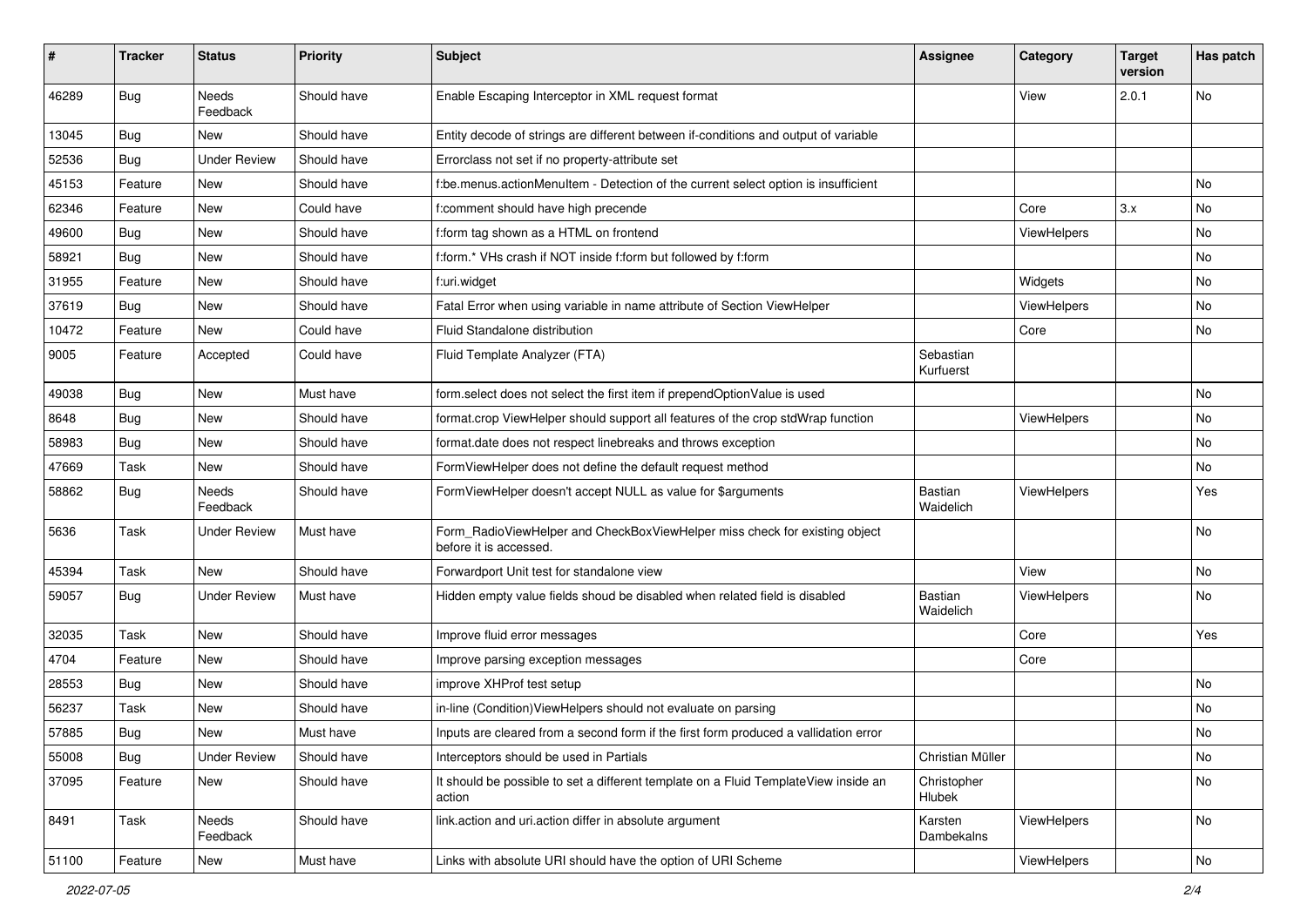| $\#$  | <b>Tracker</b> | <b>Status</b>       | <b>Priority</b>      | <b>Subject</b>                                                                            | <b>Assignee</b>             | Category           | <b>Target</b><br>version | Has patch |
|-------|----------------|---------------------|----------------------|-------------------------------------------------------------------------------------------|-----------------------------|--------------------|--------------------------|-----------|
| 33394 | Feature        | Needs<br>Feedback   | Should have          | Logical expression parser for BooleanNode                                                 | <b>Tobias Liebig</b>        | Core               |                          | <b>No</b> |
| 27607 | Bug            | New                 | Must have            | Make Fluid comparisons work when first element is STRING, second is NULL.                 |                             | Core               |                          | No        |
| 26658 | Task           | New                 | Won't have this time | Make Form ViewHelpers consistent                                                          |                             | ViewHelpers        |                          | No        |
| 30555 | Feature        | New                 | Could have           | Make TagBuilder more extensible                                                           |                             | Core               |                          | No        |
| 28549 | Bug            | New                 | Should have          | make widgets cacheable, i.e. not implement childnodeaccess interface                      |                             |                    |                          | No        |
| 40998 | Bug            | <b>Under Review</b> | Should have          | Missing parent request namespaces in form field name prefix                               | Sebastian<br>Kurfuerst      | ViewHelpers        | 1.1.1                    | No        |
| 42397 | Feature        | New                 | Should have          | Missing viewhelper for general links                                                      |                             |                    |                          | No        |
| 33628 | Bug            | Needs<br>Feedback   | Must have            | Multicheckboxes (multiselect) for Collections don't work                                  | Christian Müller            | ViewHelpers        |                          | No        |
| 40064 | Bug            | New                 | Must have            | Multiselect is not getting persisted                                                      |                             | ViewHelpers        |                          | <b>No</b> |
| 36559 | Feature        | New                 | Could have           | New widget progress bar                                                                   |                             |                    |                          | Yes       |
| 5933  | Feature        | Accepted            | Should have          | Optional section rendering                                                                | Sebastian<br>Kurfuerst      | ViewHelpers        |                          | No        |
| 60271 | Feature        | <b>New</b>          | Should have          | Paginate viewhelper, should also support arrays                                           |                             |                    |                          | No        |
| 53806 | Bug            | <b>Under Review</b> | Should have          | Paginate widget maximumNumberOfLinks rendering wrong number of links                      | <b>Bastian</b><br>Waidelich | Widgets            |                          | No        |
| 36655 | Bug            | New                 | Should have          | <b>Pagination Links</b>                                                                   |                             | Widgets            |                          | No        |
| 45384 | Bug            | New                 | Must have            | Persisted entity object in widget-configuration cannot be deserialized (after reload)     |                             | Widgets            | 2.0.1                    | No        |
| 34682 | Bug            | <b>Under Review</b> | Should have          | Radio Button missing checked on validation error                                          |                             | <b>ViewHelpers</b> |                          | No        |
| 39936 | Feature        | New                 | Should have          | registerTagAttribute should handle default values                                         |                             | ViewHelpers        |                          | <b>No</b> |
| 42743 | Task           | New                 | Should have          | Remove inline style for hidden form fields                                                |                             |                    |                          | No        |
| 43071 | Task           | New                 | Should have          | Remove TOKENS for adding fallback teplates in B                                           |                             |                    |                          | No        |
| 43072 | Task           | New                 | Should have          | Remove TOKENS for adding templates fallback in Backporter                                 |                             | View               |                          | No        |
| 54195 | Task           | New                 | Should have          | Rename and move FormViewHelper's errorClass value, currently 'f3-form-error'              | Adrian Föder                | <b>ViewHelpers</b> |                          | No        |
| 38369 | Bug            | New                 | Must have            | Resource ViewHelpers should not fall back to request package                              |                             | View               |                          | No        |
| 33215 | Feature        | New                 | Should have          | RFC: Dynamic values in ObjectAccess paths                                                 |                             |                    |                          | No        |
| 39990 | Bug            | New                 | Should have          | Same form twice in one template: hidden fields for empty values are only rendered<br>once |                             | Core               |                          | No        |
| 8989  | Feature        | Needs<br>Feedback   | Could have           | Search path for fluid template files                                                      |                             | View               |                          | No        |
| 49756 | Feature        | <b>Under Review</b> | Should have          | Select values by array key in checkbox viewhelper                                         |                             |                    |                          | No        |
| 65424 | <b>Bug</b>     | <b>Under Review</b> | Should have          | SelectViewHelper must respect option(Value Label)Field for arrays                         |                             | ViewHelpers        |                          | No        |
| 44234 | <b>Bug</b>     | <b>Under Review</b> | Should have          | selectViewHelper's sorting does not respect locale collation                              |                             | ViewHelpers        | 2.1                      | No        |